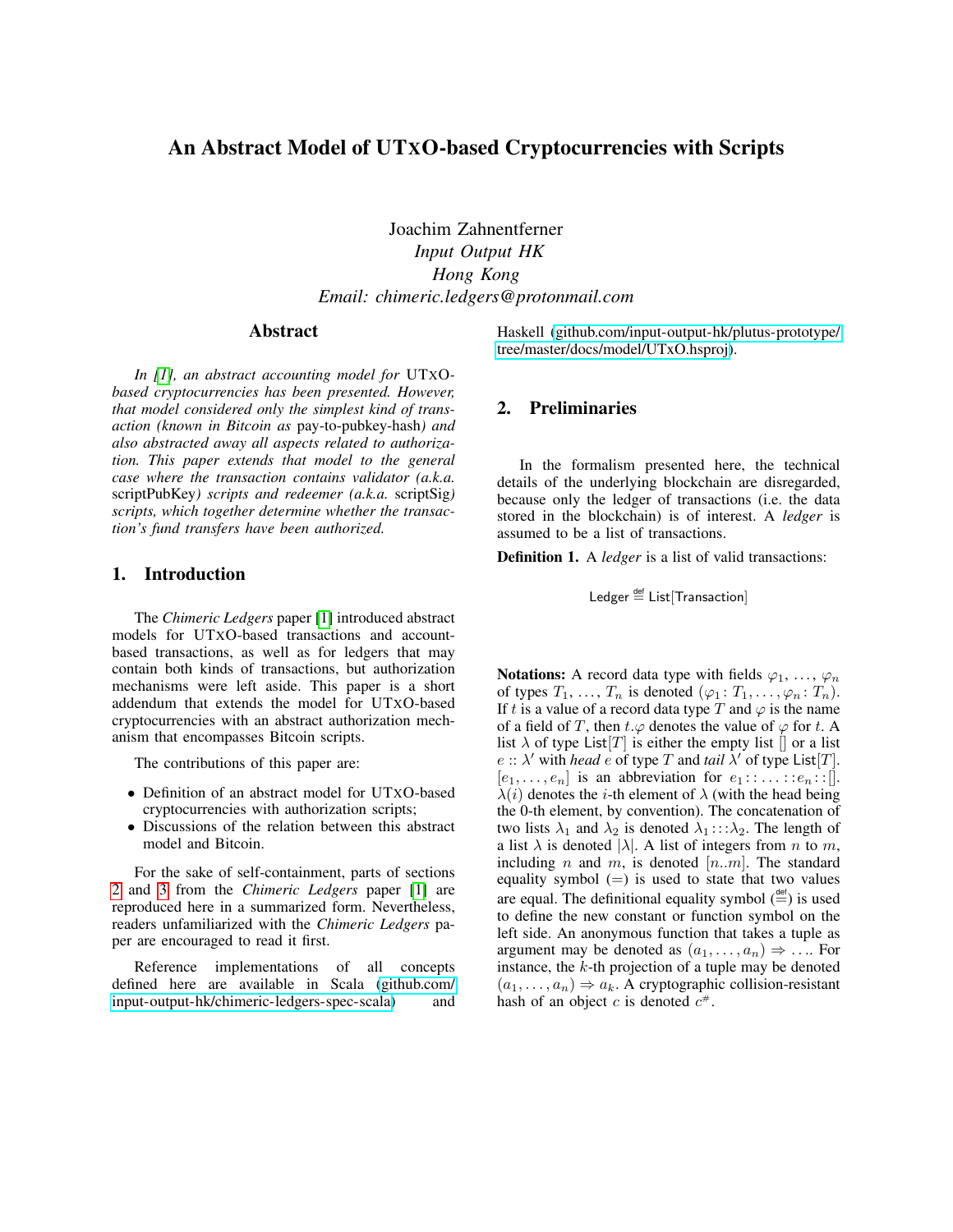## <span id="page-1-0"></span>3. The Model without Scripts

The definitions for UTXO-based cryptocurrencies, as presented in [\[1\]](#page-4-0), are reproduced below without any change. Explanatory commentary has been omitted here, but can be found in [\[1\]](#page-4-0).

Definition 2. The datatype for UTXO*-based transactions* is defined as:

$$
UtxoTx \stackrel{\text{def}}{=} (inputs: Set[Input],
$$
  
*outputs: List[Output],*  
*force: Value, fee: Value)*

The datatype for *outputs* is:

Output  $\stackrel{\text{def}}{=} (address: Address, value: Value)$ 

where *value* is the value<sup>[1](#page-1-1)</sup> of the output and *address* is the address that owns it. The datatype for *inputs* is:

$$
\mathsf{Input} \stackrel{\mathsf{def}}{=} (\mathit{id} : \mathsf{Id}, \mathit{index} : \mathsf{Int})
$$

where  $id$  is the id of a previous transaction to which this input refers, and index indicates which of the referred transaction's outputs should be spent.

**Definition 3.** The function tx: Input  $\rightarrow$  Ledger  $\rightarrow$ Option[UtxoTx], when applied to an input i and a ledger  $\lambda$ , retrieves a transaction t contained in  $\lambda$  such that  $t^* = i.id$ , if such a t exists. The function out: Input  $\rightarrow$  Ledger  $\rightarrow$  Option[Output] returns  $tx(i).get.inputs(i.index)$ , if this exists. And finally, the function value:  $Input \rightarrow$  Ledger  $\rightarrow$  Option[Value], returns  $out(i, \lambda)$ .get.value, if this exists.

<span id="page-1-2"></span>Definition 4. The *unspent outputs* of a transaction can be computed by applying the following function:

unspentOutputStream: 
$$
UtxoTx \rightarrow Set[Input]
$$
\n
$$
unspentOutputStream(t) \stackrel{\text{def}}{=} (map
$$
\n
$$
((o, i) \Rightarrow Input(t^*, i))
$$
\n
$$
t.out puts. zipWithIndex
$$
\n
$$
).toSet
$$

where:  $zipWithIndex$  augments the outputs with their respective indexes, the anonymous function maps an output to a spendable input consisting of the transaction's hash and the output's index, and toSet converts the list to a set.

<span id="page-1-1"></span>1. The types Address and Value are regarded here as aliases for unbounded unsigned non-negative integers.

The *outputs spent* by a transaction are simply the transaction's inputs, and can be computed by applying the following function:

> spentOutputs: UtxoTx → Set[Input]  $\text{spentOutputs}(t) \stackrel{\text{def}}{=} t.\text{inputs}$

<span id="page-1-3"></span>Definition 5. The *set of unspent outputs* of a ledger can be computed by applying the following function:

$$
un spent Outputs: Ledger → Set[Input]
$$
\n
$$
un spent Outputs[][]) \stackrel{\text{def}}{=} ∅
$$
\n
$$
un spent Outputs(t::λ) \stackrel{\text{def}}{=} un spent Outputs(λ)
$$
\n
$$
- spent Outputs(t)
$$
\n
$$
+ un spent Outputs(t)
$$

<span id="page-1-4"></span>**Definition 6.** A UTXO-based transaction t is *valid* for a ledger  $\lambda$  iff the following two conditions hold:

all inputs refer to unspent outputs:

 $\forall i \in t. inputs, i \in \text{unspentOutputs}(\lambda)$ 

value is preserved:

$$
t.\textit{forget} + \sum_{i \in t.\textit{inputs}} value(i, \lambda).get = t.\textit{fee} + \sum_{o \in t.\textit{outputs}} o.\textit{value}
$$

Definition 7. The UTXO*-balance* of an address a in a valid transaction t w.r.t. a ledger  $\lambda$  is:

 $B_{UTXO}$ : Address  $\rightarrow$  UtxoTx  $\rightarrow$  Ledger  $\rightarrow$  Value

$$
\mathcal{B}_{\text{UTXO}}(a, t, \lambda) \stackrel{\text{def}}{=} \sum_{\substack{o \in t. \text{ outputs} \\ o. \text{ address} = a}} o.value - \sum_{\substack{i \in t. \text{ inputs} \\ o' = \text{out}(i, \lambda). \text{get} \\ o'. \text{ address} = a}} o'.value
$$

Definition 8. The UTXO*-balance* of an address a in a ledger  $\lambda$  is:

$$
\mathcal{B}_{\text{UTxo}}: \text{Address} \to \text{Ledge} \to \text{Value}
$$
\n
$$
\mathcal{B}_{\text{UTxo}}(a, [] \stackrel{\text{def}}{=} 0
$$
\n
$$
\mathcal{B}_{\text{UTxo}}(a, t: : \lambda) \stackrel{\text{def}}{=} \mathcal{B}_{\text{UTxo}}(a, \lambda) + \mathcal{B}_{\text{UTxo}}(a, t, \lambda)
$$

# 4. Bitcoin Transactions

In contrast to the model presented in the previous section, Bitcoin does not have a built-in notion of address. An output declares not an address to which it belongs, but rather a validator script that checks whether an input trying to spend the output's value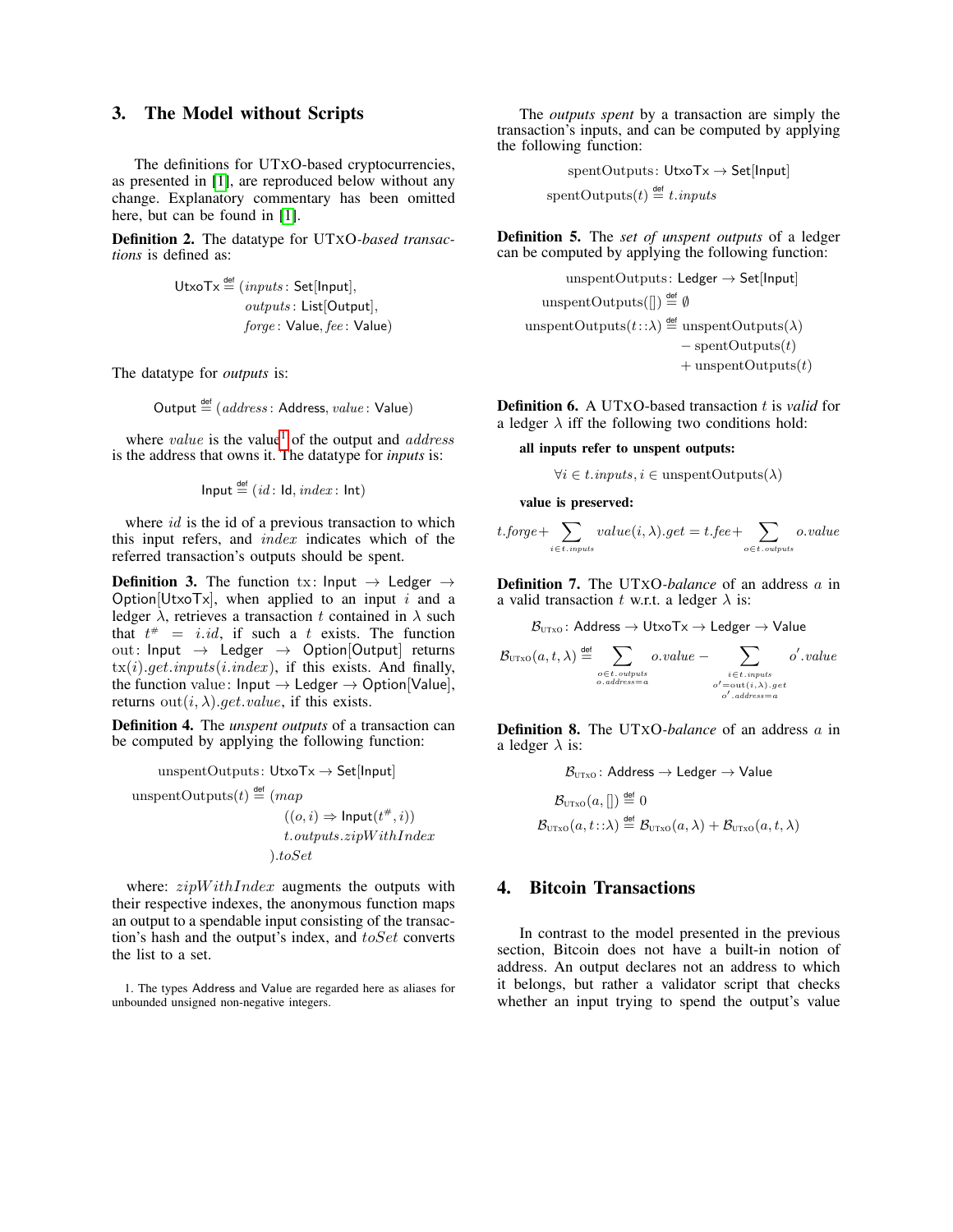is authorized to do so. To prove that it indeed is authorized, an input specifies a redeemer script. To be faithful to Bitcoin, the definition of transaction could be modified as shown below:

<span id="page-2-4"></span>Definition 9. The datatype for *Bitcoin-style* UTXO*based transactions* is defined (as before) as:

$$
\text{BUtxoTx} \stackrel{\text{def}}{=} (inputs: \text{Set}[\text{Input}],
$$
  
*outputs: List[Output],*  
*forget: Value, fee: Value)*

The datatype for *outputs* is:

Output 
$$
\stackrel{\text{def}}{=} (validation:Script, value: Value)
$$

where *value* is the value of the output and *validator* is the script that checks that a redeemer is authorized to spend it. The datatype for *inputs* is:

Input 
$$
\stackrel{\text{def}}{=} (id : \text{Id}, index : \text{Int}, redeemer : \text{Script})
$$

where *id* is the id of a previous transaction to which this input refers, index indicates which of the referred transaction's outputs should be spent and redeemer is the script that provides evidence of authorization to spend the output.

Because the datatype for inputs is not just a reference to an output of a transaction anymore, the definitions of unspent outputs (definitions [4](#page-1-2) and [5\)](#page-1-3) would need to be changed as well. This issue is ignored in this section, but addressed in the next section.

In Bitcoin, the scripts are sequences of operations that manipulate a stack, which is initially empty. Some operations execute built-in cryptographic functions such as collision-resistant hashing and signature checking. Some operations may fetch state information from the ledger (e.g. block number) or from the transaction (e.g. a modified representation of the transaction for the purpose of checking signatures). The authorization succeeds if the execution of the redeemer script followed by the execution of the validator script leaves the boolean value true on the stack.

In an abstract model, the particularities of Bitcoin's scripting language can be left aside and the redeemer and validator scripts can be assumed to denote pure functions  $\llbracket \text{redeemer} \rrbracket$  : State  $\rightarrow$  R and  $\lceil \text{validation} \rceil$  : State  $\rightarrow \mathbb{R} \rightarrow \mathbb{B}$  where R is an arbitrary  $type,$   $\mathbb B$  is the type of booleans and State is the type for relevant state information about the ledger and

the current transaction<sup>[2](#page-2-0)</sup>. It is then possible to define validity as follows:

<span id="page-2-1"></span>Definition 10. A bitcoin-style UTXO-based transaction t is *valid* for a ledger  $\lambda$  iff the two conditions of Definition [6](#page-1-4) hold and additionally the following conditions hold:

### no output is double spent:

$$
|t.inputs| = |t.ins.map(i \Rightarrow (i.id, i.)|
$$

#### all inputs validate:

 $\forall i \in t.$ *inputs*,  $\lceil \text{out}(i, \lambda).get.validator \rceil(s, \lceil i.redeemer \rceil(s)) = true$ 

where  $s$  is the current state, which may depend on, and contain information about,  $\lambda$  and t.

In Definition [6,](#page-1-4) no explicit condition preventing double spending was needed because two inputs that try to spend the same output would be syntactically equal and, therefore, would occur only once in  $t.$ inputs, since  $t.$ inputs is a Set[Input]. However, in Definition [10,](#page-2-1) it is needed, because  $t.$ *inputs* may contain two inputs that try to spend the same output and differ from each other by having different<sup>[3](#page-2-2)</sup> redeemer scripts.

Bitcoin's script language contains built-in functions for checking signatures, and the most common kind of validator-redeemer scripts, known as *pay-to-pubkeyhash*, simply check signatures. The redeemer script provides a public key and a signature of (a modified  $\text{copy}^4$  $\text{copy}^4$ ) the transaction using the corresponding private key. The validator script contains a hash of the public key and it checks that this hash is equal to the hash of the public key provided by the redeemer script and verifies the signature.

It is the hash of the public key contained in the validator script that is commonly referred to as an address. However, this is just a convention and, in general, it is possible to define validator and redeemer scripts for which there is no natural notion of address.

<span id="page-2-0"></span><sup>2.</sup> For example, the state may contain the length of the current ledger. With such information it is possible to write a validator script that will allow an output to be spent before (or after) a certain "time" (measured in ledger length).

<span id="page-2-3"></span><span id="page-2-2"></span><sup>3.</sup> Two scripts are considered equal iff they are syntactically equal. 4. Signing modified copies is necessary, otherwise the creation of transactions would require solving a difficult fixpoint equation, since the unmodified transaction depends on the signature of itself. Modified copies are also useful to allow schemes such as *anyonecan-pay* [\[2\]](#page-4-1).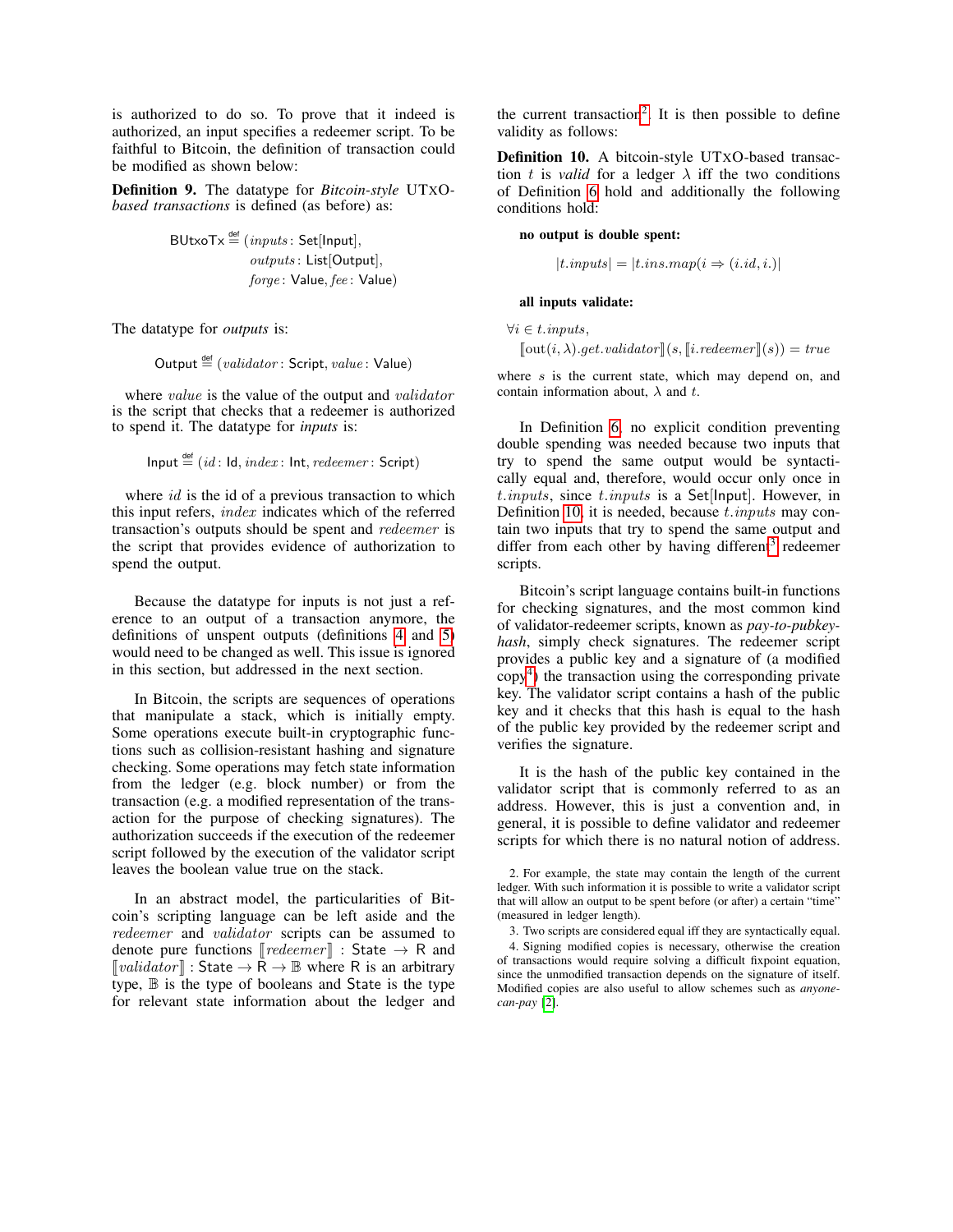For instance, the validator of an input could simply allow anyone to spend it, or allow no one to spend it.

The generality of Definition [9](#page-2-4) makes it unclear to whom an output belongs. Consequently, it is unclear how to adapt the notion of balance defined in the previous section and ensure that wallets have a uniform way of accounting outputs. Perhaps the most intuitive solution to this problem would be to associate ownership of the output to the redeemer who is authorized to redeem and spend it. However, as Example [1](#page-3-0) illustrates, this is problematic, because an output may be redeemable by several different redeemer scripts and hence the final owner of an output can only be known after it is spent.

<span id="page-3-0"></span>Example 1. Consider the following transaction:

$$
t \stackrel{\text{def}}{=} \text{BltxoTx}(\emptyset, [\text{Output}(v, \$1000)], \$1000, \$0)
$$

where the function denoted by the validator script  $v$  is such that:

$$
[\![v]\!](s,r) \stackrel{\text{def}}{=} \mathit{true}
$$

The output of this transaction can be spent by anyone with any redeemer script.

The problem of outputs without addresses is avoided in Bitcoin by considering outputs without conventional addresses non-standard. By convention, miners running a standard bitcoin client will not process transactions that contain non-standard outputs.

Besides pay-to-pubkey-hash, a second type of validator-redeemer script pair known as *pay-to-scripthash* is recognized as standard. Here, one of the components of the redeemer script is a serialized script; and the validator contains a hash value. To validate the expenditure, the validator script checks that the hash of the serialized script is equal to the hash value contained in the validator script, and then the serialized script is de-serialized and executed using the other components of the redeemer script as arguments. Interestingly, deserialization is not a standard operation in the Bitcoin script language. There is no op-code that tells the bitcoin script interpreter to de-serialize the serialized script. It is an extra step that is done by convention since the acceptance of BIP-16 [\[3\]](#page-4-2) and had to be hard-coded in the interpreter [\[4\]](#page-4-3). When the interpreter recognizes a validator script of a particular shape, it does the extra de-serialization step. As the BIP-16 itself admits, "recognizing one 'special' form of [validator script] and performing extra validation when it is detected is ugly".

Despite the ugliness, one positive aspect of pay-toscript-hash outputs is that again there is a natural notion of address: the hash of the serialized script, which

is included in the validator script. Another interesting aspect is that the validator script does not reveal the validation conditions; instead, it only presents the hash of the serialized script, and it is the serialized script that contains the validation conditions. Since the serialized script becomes publicly known only when the output is spent, the pay-to-script-hash approach provides, at least temporarily, more privacy.

### 5. A Model with Scripts and Addresses

Recognizing the importance of addresses, this section presents an abstract UTXO-model that, unlike Bitcoin, has addresses as a built-in feature. Furthermore, inspired by the advantages of pay-to-script-hash, but wishing to avoid its "ugly" aspects, the model has both the validator and redeemer scripts in the input. A new datatype for output references is created in order to properly define unspent outputs, now that inputs are not just output references anymore.

Definition 11. The datatype for *script-address* UTXO*based transactions* is defined (as before) as:

> $\mathsf{SUtxoTx} \stackrel{\mathsf{def}}{=} (inputs: \mathsf{Set}[\mathsf{Input}],$ outputs : List[Output], forge: Value, fee: Value)

The datatype for *outputs* is:

Output  $\stackrel{\text{def}}{=} (address: Address, value:Value)$ 

where *value* is the value of the output and *address* is the address that owns it. The datatype for *output references* is:

$$
OutputRef \stackrel{\text{def}}{=} (id: Id, index: Int)
$$

where  $id$  is the id of a previous transaction to which this input refers, index indicates which of the referred transaction's outputs should be spent. The datatype for *inputs* is:

$$
\mathsf{Input} \stackrel{\mathsf{def}}{=} (\mathit{outputRef} : \mathsf{OutputRef}, \mathit{validator} : \mathsf{Script}, \\ \mathit{redeemer} : \mathsf{Script})
$$

where *validator* is the script that checks that a redeemer is authorized to spend the output and redeemer is the script that provides evidence of authorization to spend the output.

The definitions of unspent outputs are adapted to use output references instead of inputs.